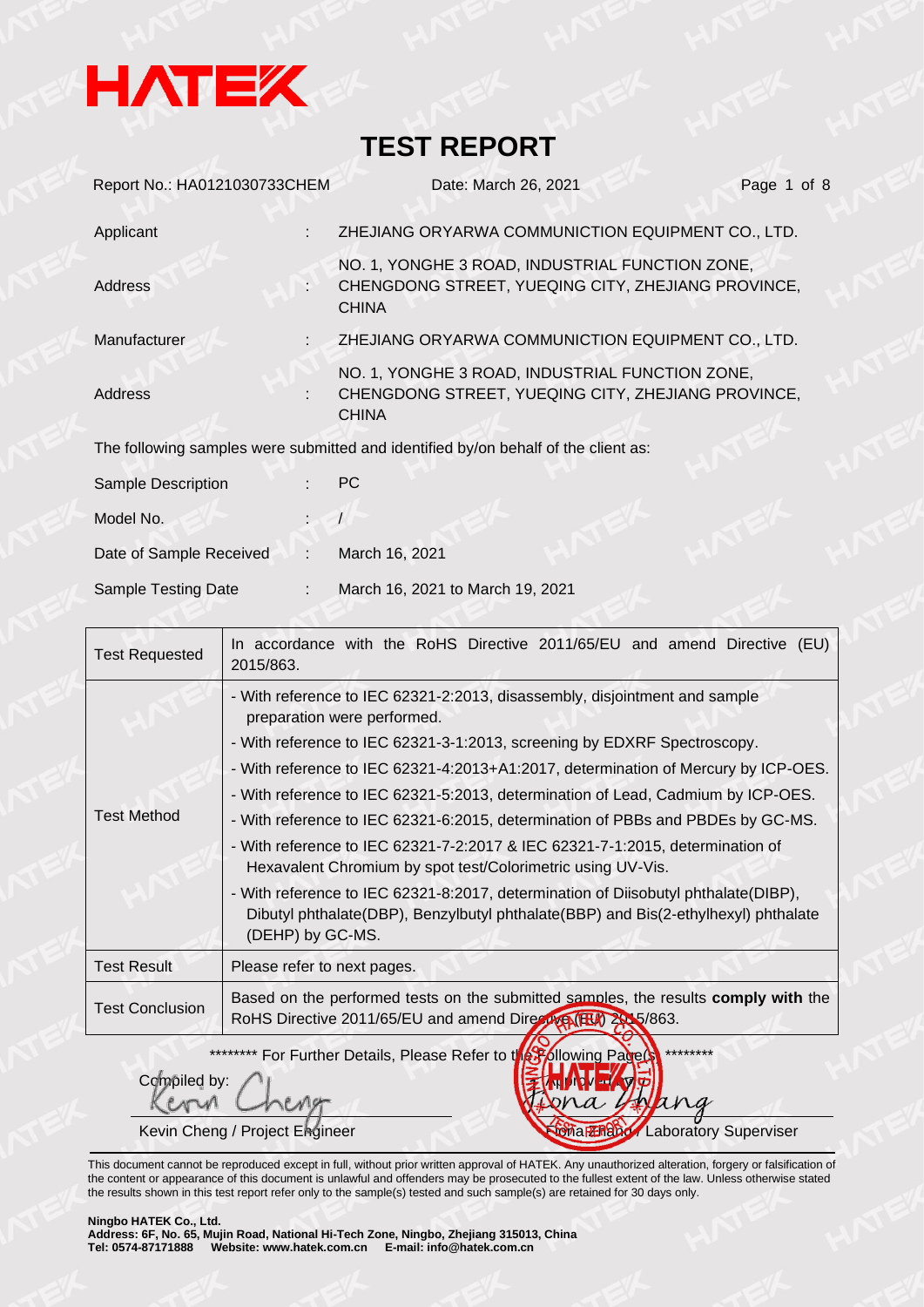

Report No.: HA0121030733CHEM Date: March 26, 2021 Page 2 of 8

| <b>Sample Disassembly List</b> |                       |                         |  |  |  |  |
|--------------------------------|-----------------------|-------------------------|--|--|--|--|
| Parts/Raw material name        |                       |                         |  |  |  |  |
| Part No.                       | <b>Component Name</b> | <b>Part Description</b> |  |  |  |  |
|                                |                       | Green plastic parts     |  |  |  |  |
| $\mathcal{P}$                  | Casing parts          | White plastic parts     |  |  |  |  |
| 3                              |                       | Beige plastic parts     |  |  |  |  |
| $\overline{4}$                 |                       | Blue plastic parts      |  |  |  |  |
| 5                              |                       | Cyan plastic parts      |  |  |  |  |
| 6                              |                       | Pink plastic parts      |  |  |  |  |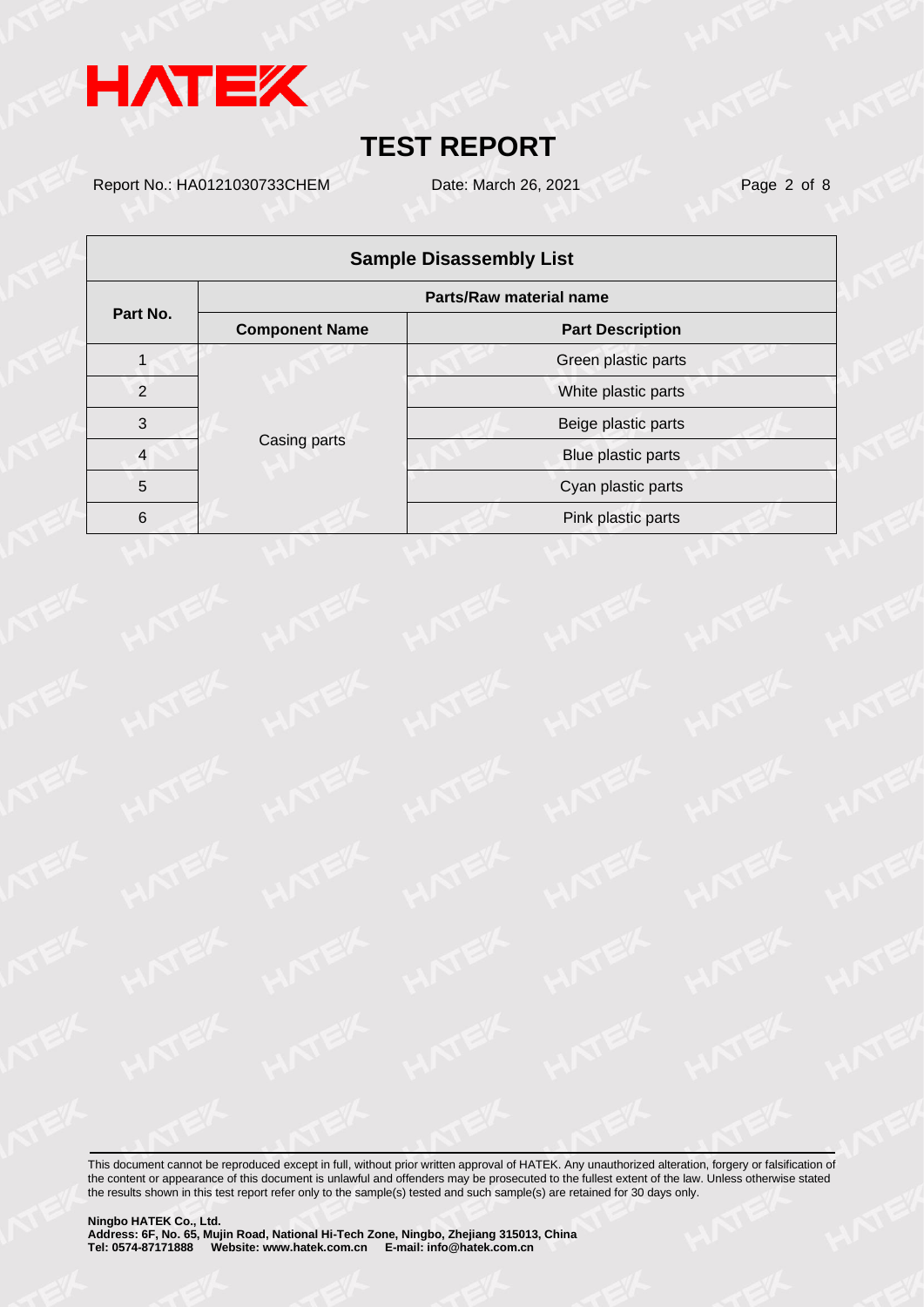

Report No.: HA0121030733CHEM Date: March 26, 2021 Page 3 of 8

| <b>Screening Test by XRF Spectroscopy</b> |                         |                |               |      |               |      |               |      |               |                                                                          |               |
|-------------------------------------------|-------------------------|----------------|---------------|------|---------------|------|---------------|------|---------------|--------------------------------------------------------------------------|---------------|
| Part                                      |                         | Result (mg/kg) |               |      |               |      |               |      |               |                                                                          |               |
| No.                                       | <b>Part Description</b> | <b>Pb</b>      | scree<br>ning | Cd   | scree<br>ning | Hg   | scree<br>ning | cr   | scree<br>ning | <b>Br</b><br><b>BL</b><br>N.D.<br>N.D.<br><b>BL</b><br>N.D.<br><b>BL</b> | scree<br>ning |
| $\mathbf{1}$                              | Green plastic parts     | N.D.           | <b>BL</b>     | N.D. | <b>BL</b>     | N.D. | <b>BL</b>     | N.D. | <b>BL</b>     |                                                                          |               |
| 2                                         | White plastic parts     | N.D.           | <b>BL</b>     | N.D. | <b>BL</b>     | N.D. | <b>BL</b>     | N.D. | BL            |                                                                          |               |
| 3                                         | Beige plastic parts     | N.D.           | <b>BL</b>     | N.D. | <b>BL</b>     | N.D. | <b>BL</b>     | N.D. | <b>BL</b>     |                                                                          |               |
| $\overline{4}$                            | Blue plastic parts      | N.D.           | <b>BL</b>     | N.D. | <b>BL</b>     | N.D. | <b>BL</b>     | N.D. | BL            | N.D.                                                                     | <b>BL</b>     |
| 5                                         | Cyan plastic parts      | N.D.           | <b>BL</b>     | N.D. | <b>BL</b>     | N.D. | <b>BL</b>     | N.D. | <b>BL</b>     | N.D.                                                                     | <b>BL</b>     |
| 6                                         | Pink plastic parts      | N.D.           | <b>BL</b>     | N.D. | <b>BL</b>     | N.D. | <b>BL</b>     | N.D. | BL            | N.D.                                                                     | <b>BL</b>     |
|                                           |                         |                |               |      |               |      |               |      |               |                                                                          |               |

#### **Remark:**

1. BL= Below Limit, OL= Over Limit, LOD = Limit of Detection, --- = Not Regulated, / = Not Tested

2. "IN" expresses the inconclusive region, and further chemical testing to confirm whether it complies with the requirement of RoHS Directive.

3. mg/kg= milligram per kilogram.

4. The XRF screening test for RoHS elements – the reading may be different to the actual content in the sample be of non-uniformity composition.

5. N.D. = Not Detected, less than the value of Method Detection Limit.

6. Results are obtained by EDXRF for primary screening, and further chemical testing by ICP (for Cd, Pb, Hg), UV-VIS (for Cr(VI)) and GC-MS (for PBBs, PBDEs) is recommended to be performed, if the concentration exceeds the below warning value according to IEC 62321-3-1:2013 (unit: mg/kg)

| Element | Polymer                                                 | Metal                                                                                    | <b>Composite Materials</b>                           |
|---------|---------------------------------------------------------|------------------------------------------------------------------------------------------|------------------------------------------------------|
| Cd      | $BL \le (70-3\sigma) < IN < (130+3\sigma)$<br>$\leq$ OL | $BL \le (70-3\sigma) < IN < (130+3\sigma)$<br>$\leq$ OL                                  | $LOD < IN < (150+3\sigma) \leq OL$                   |
| Pb.     | $BL ≤ (700-3σ) < IN <$<br>$(1300+3\sigma) \leq O L$     | $BL ≤ (700-3σ) < IN <$<br>$(1300+3\sigma) \leq O L$                                      | $BL \le (500-3) < IN <$<br>$(1500+3\sigma) \leq O L$ |
| Hg      | $BL ≤ (700-3σ) < IN <$<br>$(1300+3\sigma) \leq L$       | $BL ≤ (700-3σ) < IN <$<br>$1300+3\sigma$ $\leq$ OL                                       | $BL ≤ (500-3σ) < IN <$<br>$(1500+3\sigma) \leq O L$  |
| Cr      | $BL ≤ (700-3σ) < IN$                                    | BL $\leq$ (700-3 $\sigma$ ) <in< td=""><td><math>BL ≤ (500-3σ) &lt; IN</math></td></in<> | $BL ≤ (500-3σ) < IN$                                 |
| Br      | $BL ≤ (300-3σ) < IN$                                    |                                                                                          | $BL ≤ (250-3σ) < IN$                                 |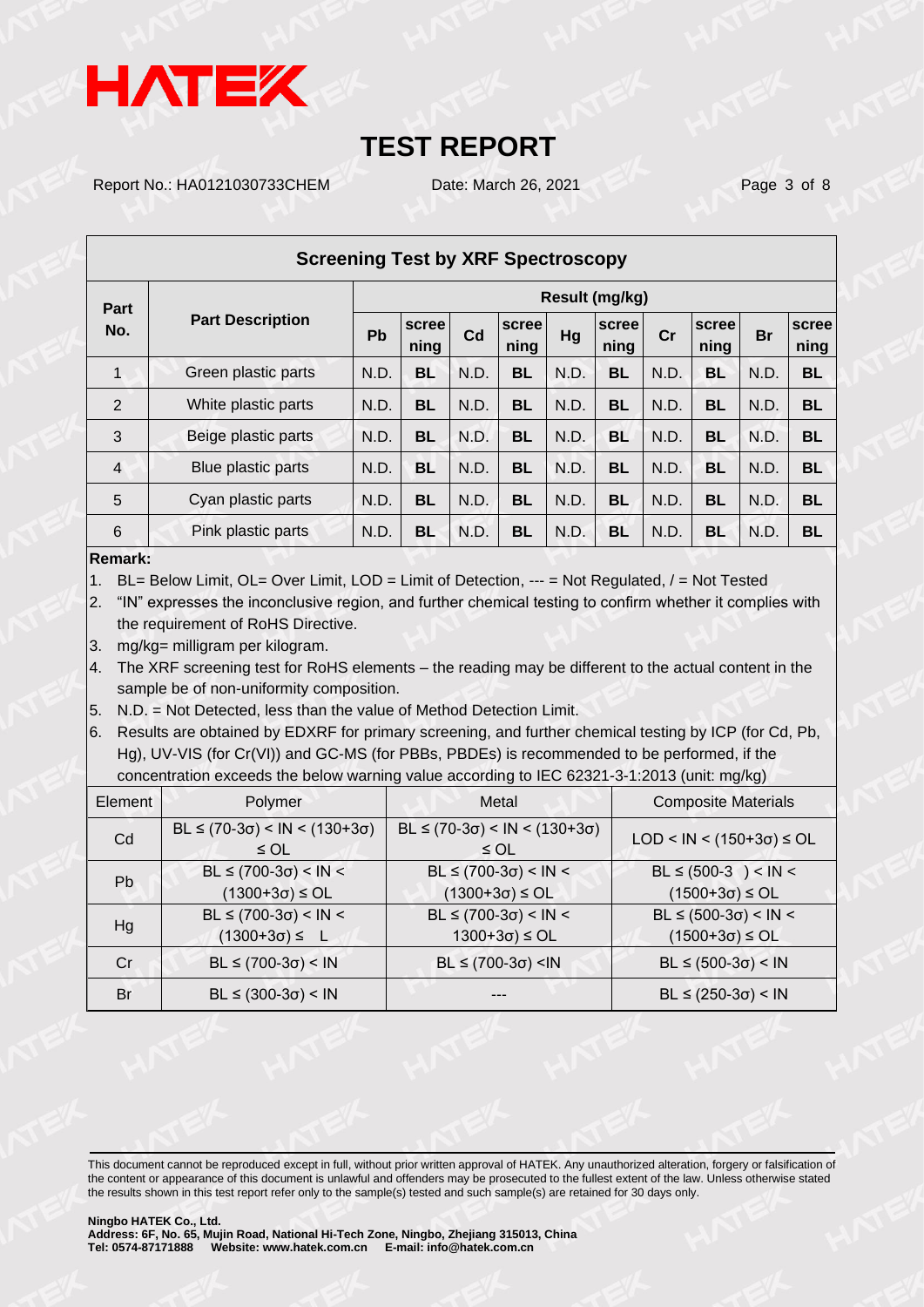

Report No.: HA0121030733CHEM Date: March 26, 2021 Page 4 of 8

|                | <b>Confirmation Test by Wet Chemistry</b> |           |                |    |               |             |              |                   |
|----------------|-------------------------------------------|-----------|----------------|----|---------------|-------------|--------------|-------------------|
| Part           |                                           |           | Result (mg/kg) |    |               |             |              |                   |
| No.            | <b>Part Description</b>                   | <b>Pb</b> | C <sub>d</sub> | Hg | Cr(VI)        | <b>PBBs</b> | <b>PBDEs</b> | <b>Conclusion</b> |
| <b>MDL</b>     |                                           | 5         | 5              | 5  | $2^{\lambda}$ | 5           | 5            |                   |
|                | Green plastic parts                       |           |                |    |               |             |              | P                 |
| 2              | White plastic parts                       |           |                |    |               |             |              | P                 |
| 3              | Beige plastic parts                       |           |                |    |               |             |              | P                 |
| $\overline{4}$ | Blue plastic parts                        |           |                |    |               |             |              | P                 |
| 5              | Cyan plastic parts                        |           |                |    |               |             |              | P                 |
| 6              | Pink plastic parts                        |           |                |    |               |             |              | P                 |

#### **Limit requirements:**

|                           | Pb   | Cd  | Hg   | Cr(VI) | <b>PBBs</b> | <b>PBDEs</b> |
|---------------------------|------|-----|------|--------|-------------|--------------|
| Maximum permissible Limit | 1000 | 100 | 1000 | 1000   | 1000        | 1000         |
| $\parallel$ (mg/kg)       |      |     |      |        |             |              |

### **Remark:**

- 1. N.D. = Not Detected, less than the value of Method Detection Limit.
- 2. mg/kg= milligram per kilogram.
- 3. MDL= Method Detection Limit in wet chemical test, --- = Not Regulated, / = Not Tested.
- 4. P = The result complies with the limit requirement, F = The result does not comply with the limit requirement.
- 5. " $^{\prime\prime}$ "= MDL of Cr(VI) for non-metal sample is 2mg/kg, MDL of Cr(VI) for metal sample is 0.02mg/kg(Sample extraction solution).
- 6. Result on  $Cr(VI)$  for metal sample is shown as Positive/Negative. Positive = Presence of  $Cr(VI)$ ; Negative = Absence of Cr(VI). (Positive indicates the presence of  $Cr<sup>6+</sup>$  on the tested areas, the result be regarded as conflict with RoHS requirement. Negative indicates the absence of Cr<sup>6+</sup> on the tested areas, the result be regarded as no conflict with RoHS requirement.)

This document cannot be reproduced except in full, without prior written approval of HATEK. Any unauthorized alteration, forgery or falsification of the content or appearance of this document is unlawful and offenders may be prosecuted to the fullest extent of the law. Unless otherwise stated the results shown in this test report refer only to the sample(s) tested and such sample(s) are retained for 30 days only.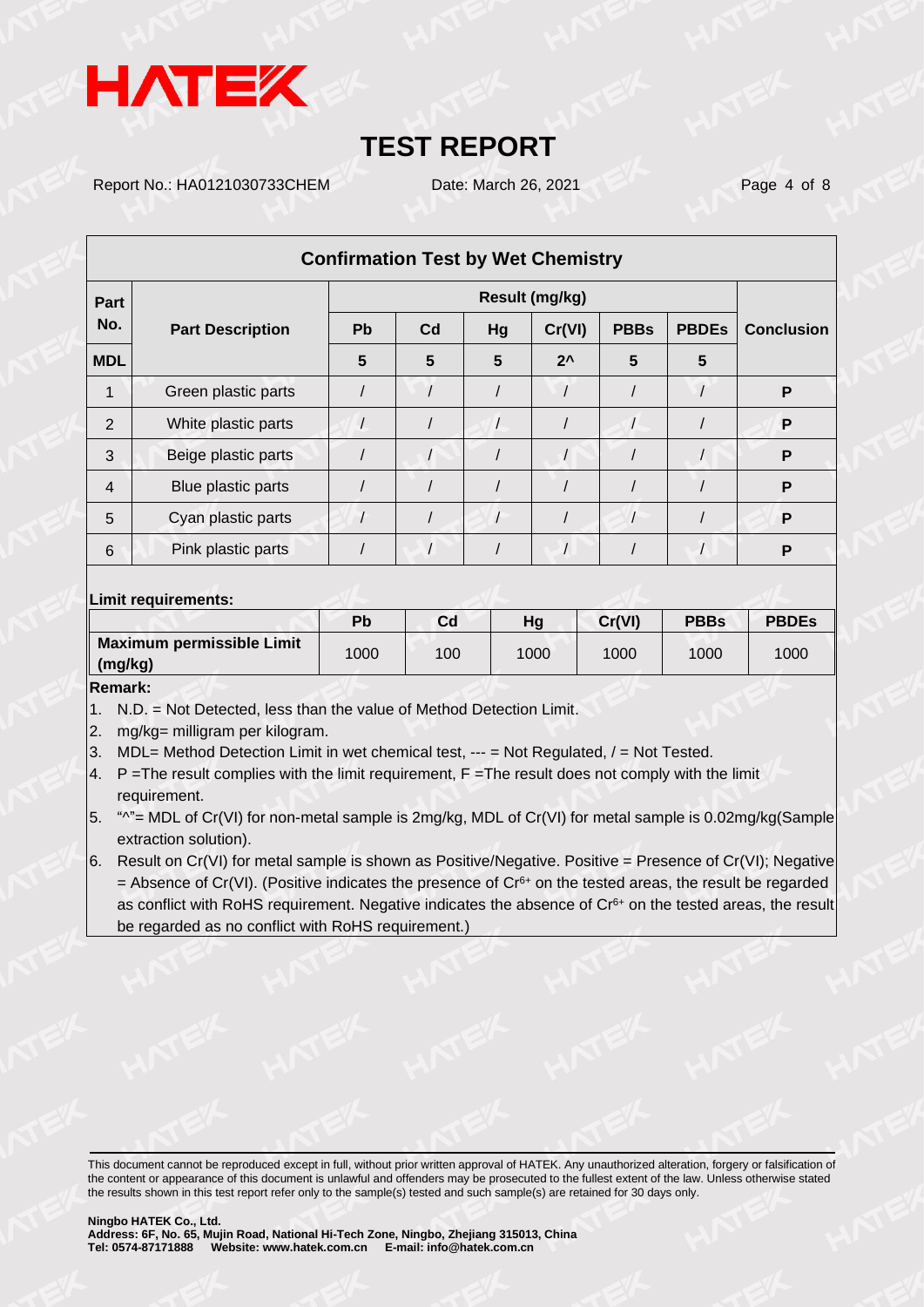

Report No.: HA0121030733CHEM Date: March 26, 2021 Page 5 of 8

| DIBP, DBP, BBP, DEHP |             |             |            |            |             |                   |  |  |
|----------------------|-------------|-------------|------------|------------|-------------|-------------------|--|--|
|                      |             |             |            |            |             |                   |  |  |
| Test No.             | Part No.    | <b>DIBP</b> | <b>DBP</b> | <b>BBP</b> | <b>DEHP</b> | <b>Conclusion</b> |  |  |
| <b>MDL</b>           |             | 30          | 30         | 30         | 30          |                   |  |  |
| T <sub>0</sub> 1     | $1+2+3$     | N.D.        | N.D.       | N.D.       | N.D.        | P                 |  |  |
| T <sub>02</sub>      | $4 + 5 + 6$ | N.D.        | N.D.       | N.D.       | N.D.        | P                 |  |  |
|                      |             |             |            |            |             |                   |  |  |

#### **Limit requirements:**

|                                                  | <b>DIBP</b> | <b>DBP</b> | <b>BBP</b> | <b>DEHP</b> |
|--------------------------------------------------|-------------|------------|------------|-------------|
| Maximum permissible Limit<br>$\parallel$ (mg/kg) | 1000        | 1000       | 1000       | 1000        |

#### **Remark:**

1. DIBP= Diisobutyl phthalate, DBP= Dibutyl phthalate, BBP= Benzylbutyl phthalate, DEHP= Bis(2-ethylhexyl) phthalate

2. N.D. = Not Detected, less than the value of Method Detection Limit.

3. mg/kg= milligram per kilogram.

4. MDL= Method Detection Limit in wet chemical test.

 $5.$  P = The result complies with the limit requirement,  $F =$  The result does not comply with the limit requirement.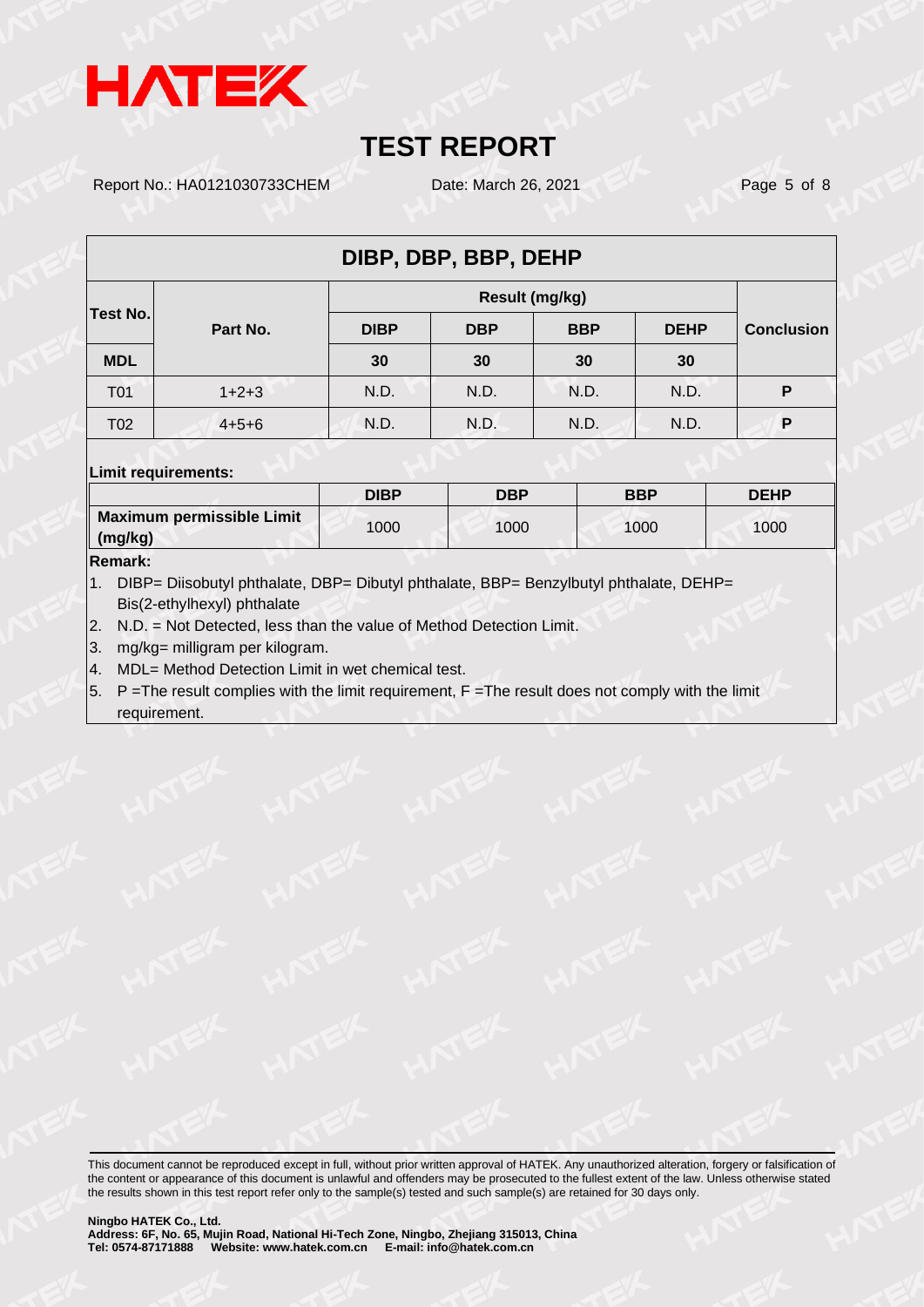

Report No.: HA0121030733CHEM Date: March 26, 2021 Page 6 of 8

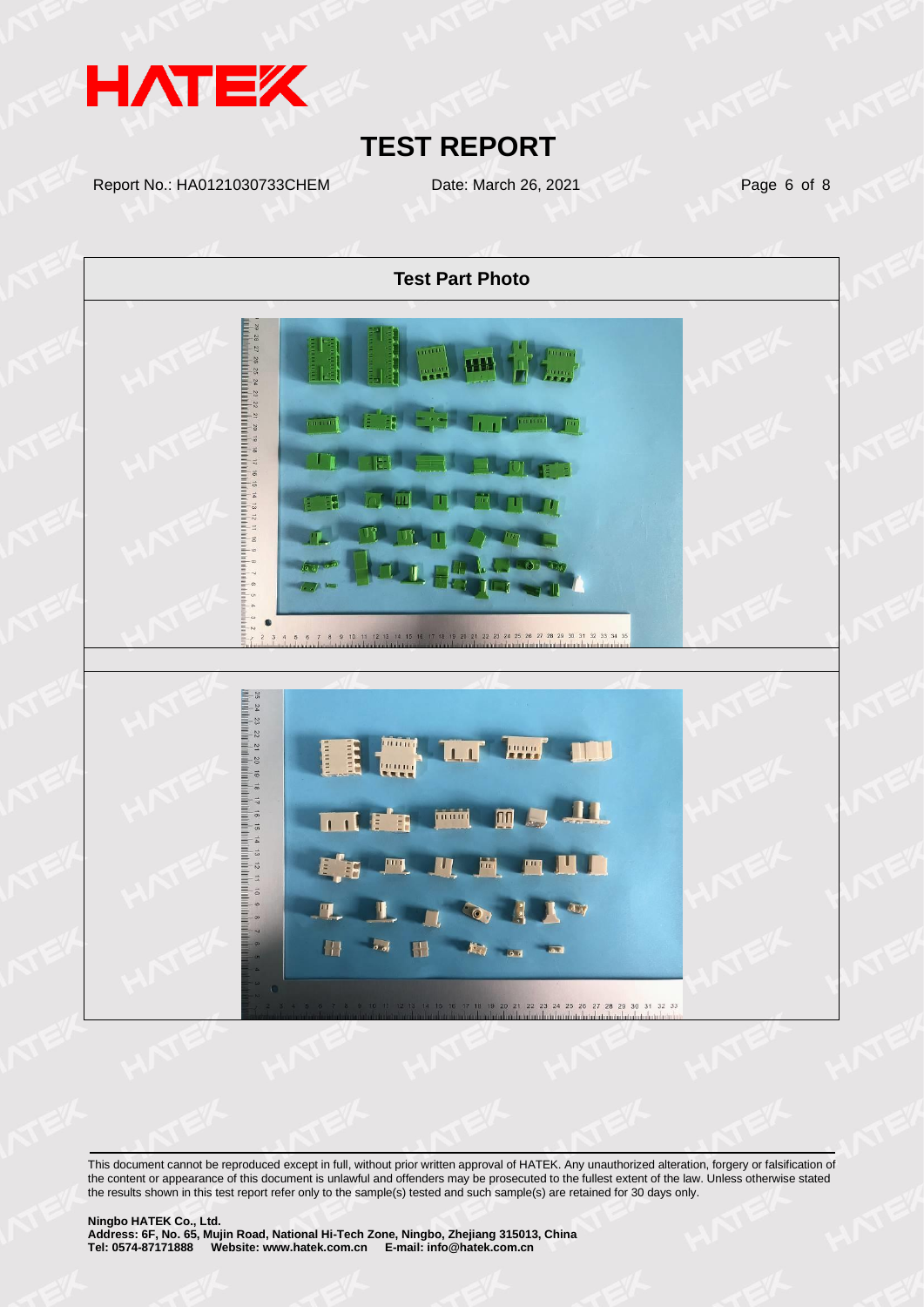

Report No.: HA0121030733CHEM Date: March 26, 2021 Page 7 of 8